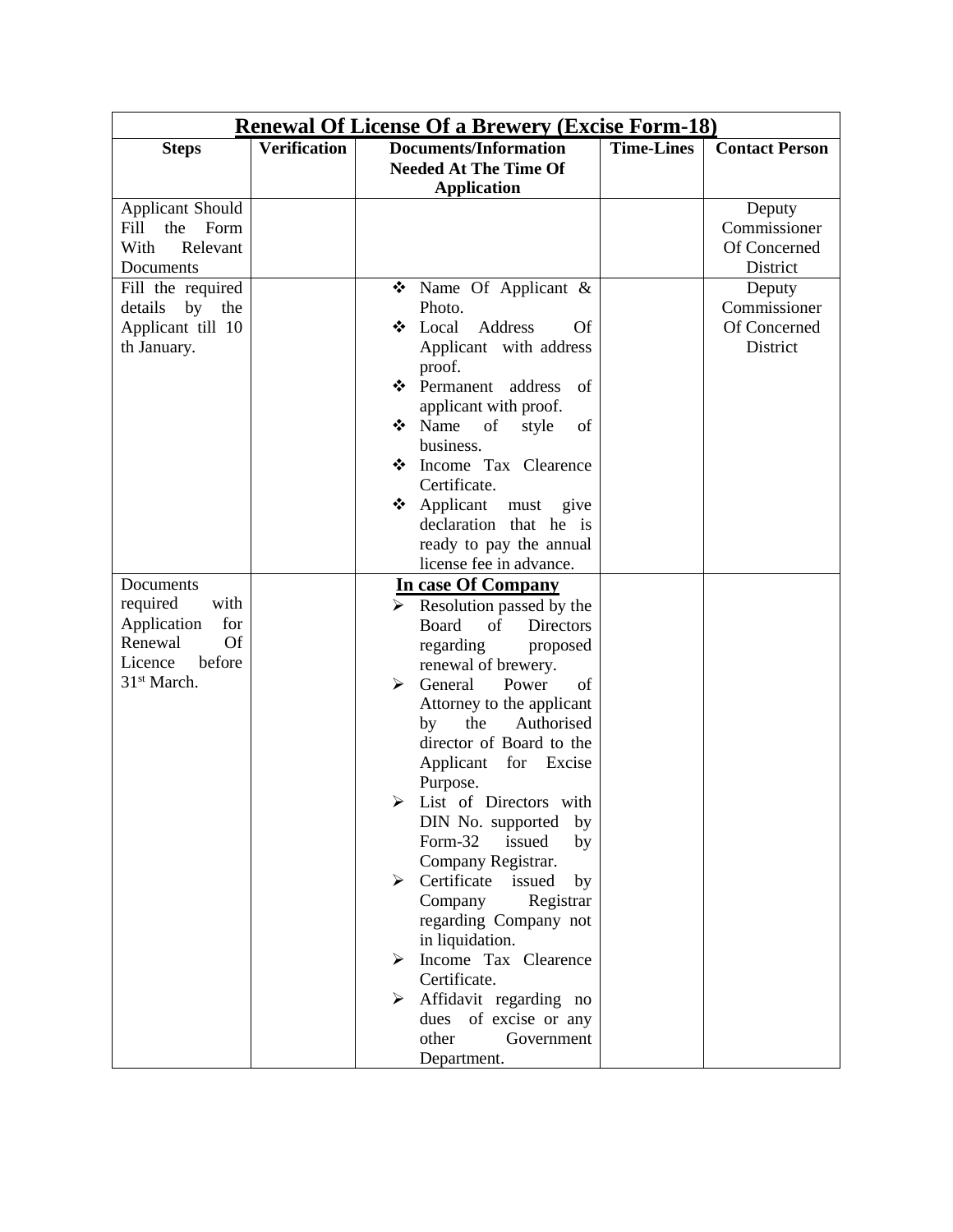|  | ➤ | Affidavit<br>regarding            |  |
|--|---|-----------------------------------|--|
|  |   | company not black listed          |  |
|  |   | in any state.                     |  |
|  | ➤ | Sale<br>Clearence<br>tax          |  |
|  |   | Certificate<br>the<br>from        |  |
|  |   | <b>Sales</b><br>Tax<br>concerned  |  |
|  |   | Authority where firm is           |  |
|  |   | presently working and             |  |
|  |   | also NOC from proposed            |  |
|  |   | area sales tax officer.           |  |
|  | ⋗ | Fire Proof Certificate of         |  |
|  |   | Proposed Brewery from             |  |
|  |   | Competent Authority.              |  |
|  | ➤ | Excise Officer's enquiry          |  |
|  |   |                                   |  |
|  |   | Report<br>regarding               |  |
|  |   | Performance during the            |  |
|  | ≻ | year.<br>Self-attested<br>Aadhaar |  |
|  |   |                                   |  |
|  |   | Card/Pan Card & Rent              |  |
|  |   | Agreement                         |  |
|  |   |                                   |  |
|  |   | <b>Incase Of Partnership Firm</b> |  |
|  | ➤ | Joint conscent of every           |  |
|  |   | partners<br>regarding             |  |
|  |   | establishment<br>οf               |  |
|  |   | brewery.                          |  |
|  | ⋗ | General<br>Power<br>of            |  |
|  |   | Attorney to the applicant         |  |
|  |   | by the Partners to the            |  |
|  |   | applicant<br>for<br>excise        |  |
|  |   | purpose.                          |  |
|  | ⋗ | List of Partners with             |  |
|  |   | Local Address Proof.              |  |
|  |   | Income Tax Clearence              |  |
|  |   | Certificate of Partnership        |  |
|  |   | Firm.                             |  |
|  | ⋗ | Declaration Of Firm's             |  |
|  |   | Partner that who will             |  |
|  |   | Excise<br>in<br>represent         |  |
|  |   | Department in renewal             |  |
|  |   | Year.                             |  |
|  | ➤ | Affidavit regarding no            |  |
|  |   | dues<br>of excise or any          |  |
|  |   | other<br>Government               |  |
|  |   | Department.                       |  |
|  | ➤ | Affidavit regarding Firm          |  |
|  |   | is not black listed in any        |  |
|  |   | state.                            |  |
|  | ➤ | Sale<br>Clearence<br>tax          |  |
|  |   | Certificate<br>from<br>the        |  |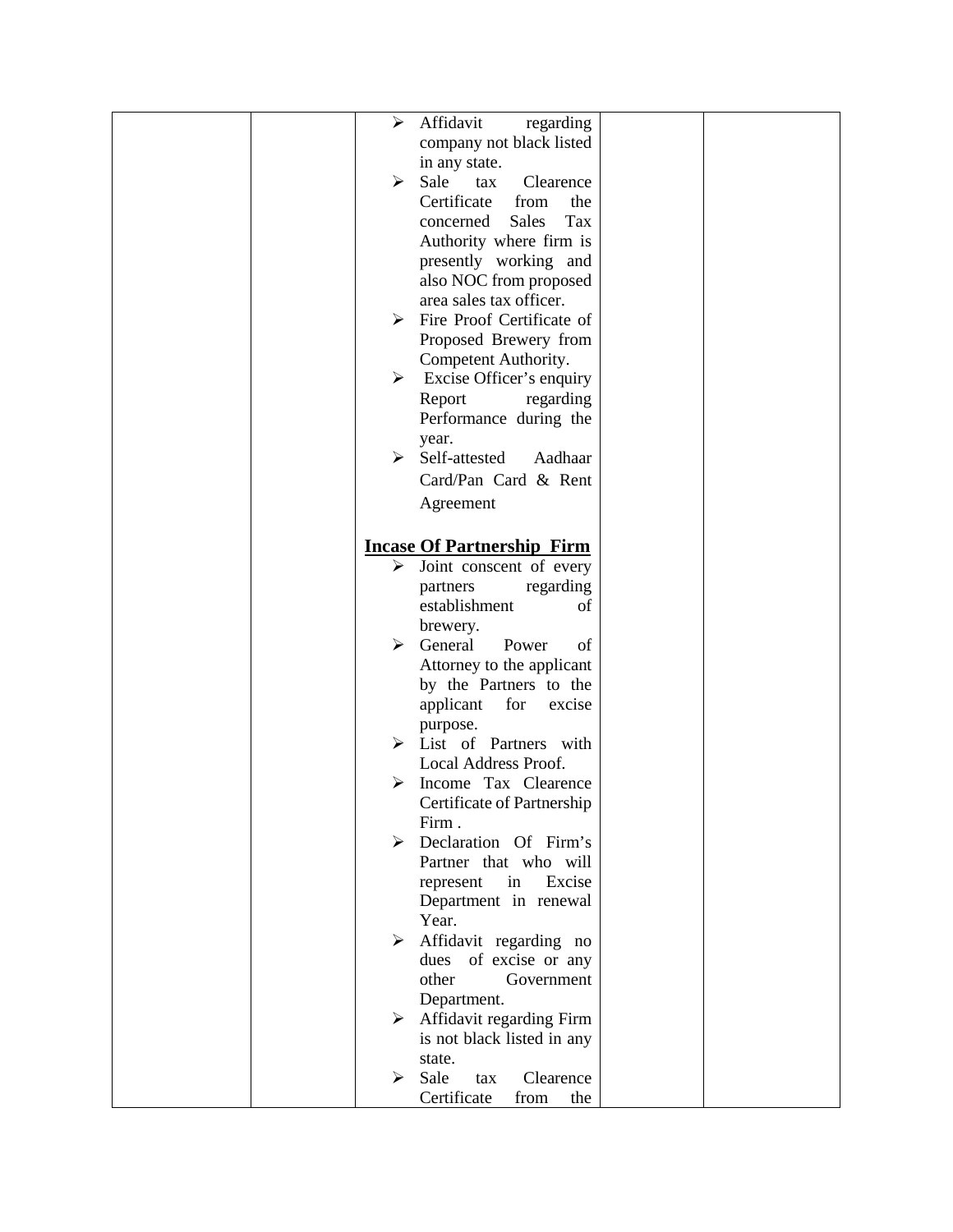| concerned<br><b>Sales</b><br>Tax |  |
|----------------------------------|--|
|                                  |  |
| Authority where firm is          |  |
| presently working and            |  |
| also NOC from proposed           |  |
| area Sales tax officer.          |  |
|                                  |  |
| Fire Proof Certificate of<br>➤   |  |
| Proposed Brewery from            |  |
| Competent Authority.             |  |
| Excise Officer's enquiry<br>➤    |  |
| regarding<br>report              |  |
|                                  |  |
| performance during the           |  |
| year.                            |  |
| Self-attested<br>Aadhaar<br>≻    |  |
| Card/Pan Card & Rent             |  |
|                                  |  |
| Agreement                        |  |
|                                  |  |
|                                  |  |
| <b>Incase Of Proprietorship</b>  |  |
|                                  |  |
| Firm                             |  |
| General<br>Power<br>⋗<br>of      |  |
| Attorney to the applicant        |  |
| by the Proprietor to the         |  |
| applicant<br>for<br>excise       |  |
|                                  |  |
| purpose.                         |  |
| Address Proof.<br>➤              |  |
| Income Tax Clearence<br>⋗        |  |
| Certificate.                     |  |
| Declaration Of Firm's<br>➤       |  |
| Proprietor that who will         |  |
|                                  |  |
| in<br>Excise<br>represent        |  |
| Department in renewal            |  |
| year.                            |  |
| Affidavit regarding no<br>➤      |  |
| of excise or any<br>dues         |  |
| other<br>Government              |  |
|                                  |  |
| Department.                      |  |
| Affidavit regarding Firm<br>➤    |  |
| is not black listed in any       |  |
| state.                           |  |
| Sale<br>➤<br>Clearence<br>tax    |  |
| Certificate<br>from<br>the       |  |
| <b>Sales</b><br>Tax<br>concerned |  |
|                                  |  |
| Authority where firm is          |  |
| presently working and            |  |
| also NOC from proposed           |  |
| area sales tax Officer.          |  |
| Fire Proof Certificate of<br>➤   |  |
| Proposed Brewery from            |  |
|                                  |  |
| Competent Authority.             |  |